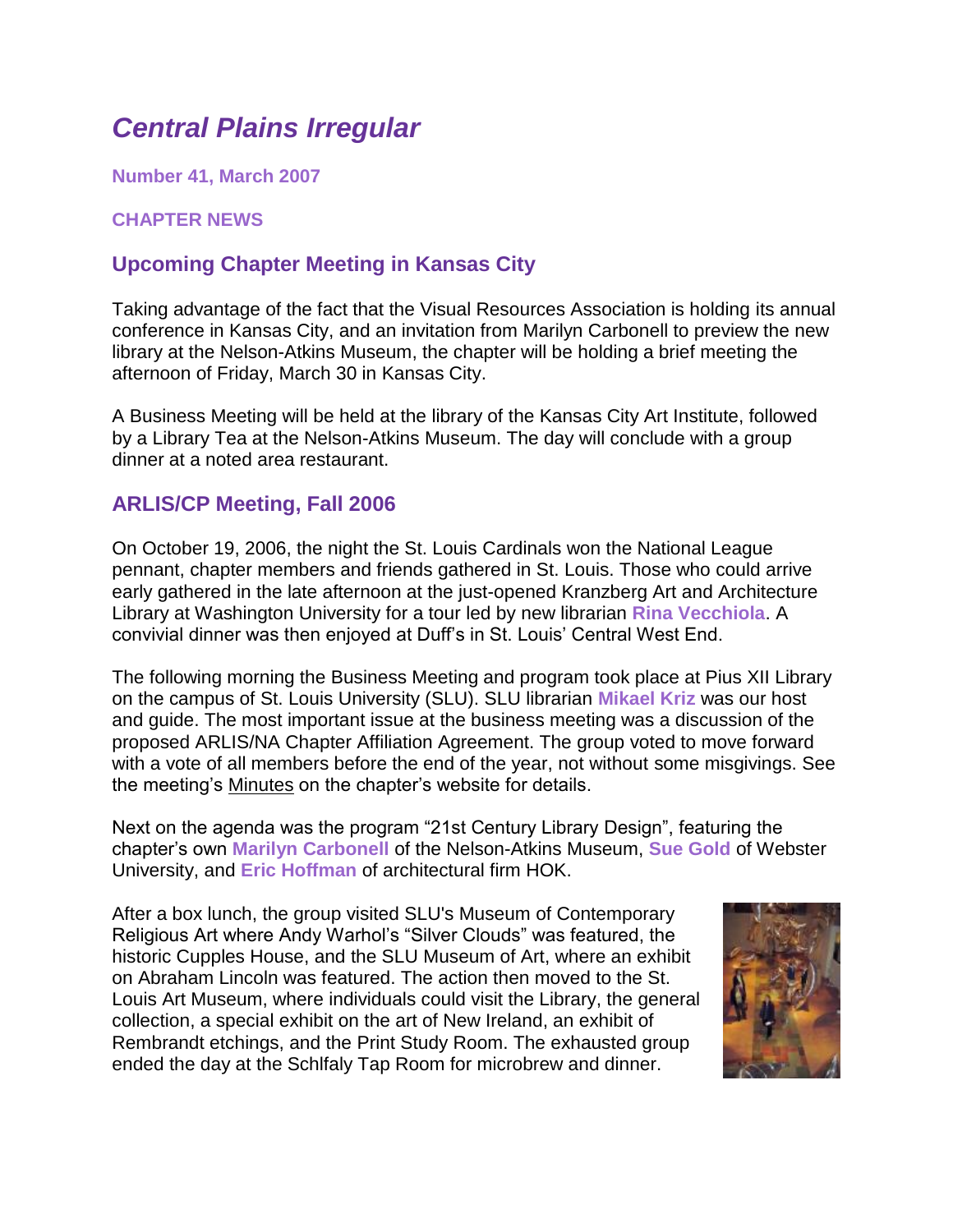### **MEMBER NEWS**

#### **KANSAS**

**Mari Russell** announces that she became the Library Director at Haskell Indian Nations University in Lawrence, Kansas in January. Although she regrets leaving the Institute of American Indian Arts in Santa Fe, she is returning to her home turf and has many friends and family in the Lawrence / Kansas City area. She looks forward to being a more active member of ARLIS/CP and will also continue as a member of the ARLIS/Mountain West chapter. Her professional address is now Mari Russell, Library Director, Haskell Indian Nations University, the Academic Support Center, Tommaney Hall, 155 Indian Avenue, Lawrence, KS 66046. The phone number there is 785-749- 8470, email mrussell@HASKELL.edu.

**Susan Craig** (University of Kansas) will be visiting Italy from March 8-23 on a collection development/reference trip. With 4 days in Venice, 6 days in Florence, and 4 days in Rome, Susan expects to see many of the major art and architectural treasures as well as discover new publications and vendors. She will be spending a day in Fiesole visiting Casalini Libri and Patricia O'Loughlin and visit the American Academy in Rome with ARLIS/NA member **Chris Huemer**. Susan has made eleven previous collection development/reference trips to Europe since 1983 thanks to the Murphy Travel Fund Endowment, which is administered by the Kress Department of Art History.

Susan also reports that KU continues to add licensed image databases to its resources. In December, funding was secured from the College of Liberal Arts & Sciences, the School of Fine Arts, the School of Architecture & Urban Design, and the KU Libraries to purchase all available images from [Archivision.](http://www.archivision.com/) The 22,000 pre-cataloged images include 60% architecture, 20% gardens, parks & landscapes, 15% public art, and 5% miscellaneous design topics making the collection a nice compliment to KU's other image collections that are more dominated by art images.

**Lois Crane** (Wichita Art Museum) announces a two-year grant from the Henry Luce Foundation. This grant will be used to convert the museum's Emprise Bank Research Library card catalog to an online format through Wichita State University. Persons anywhere in the world will then be able to access the many resources on American Art at the library. Lois has been hard at work getting the records cleaned up in preparation for their addition to the WSU database.

#### **MISSOURI**

**Jeffrey Weidman** (Nelson-Atkins Museum of Art, Kansas City), who regularly has reviews published in CHOICE, has recently had three reviews published in three other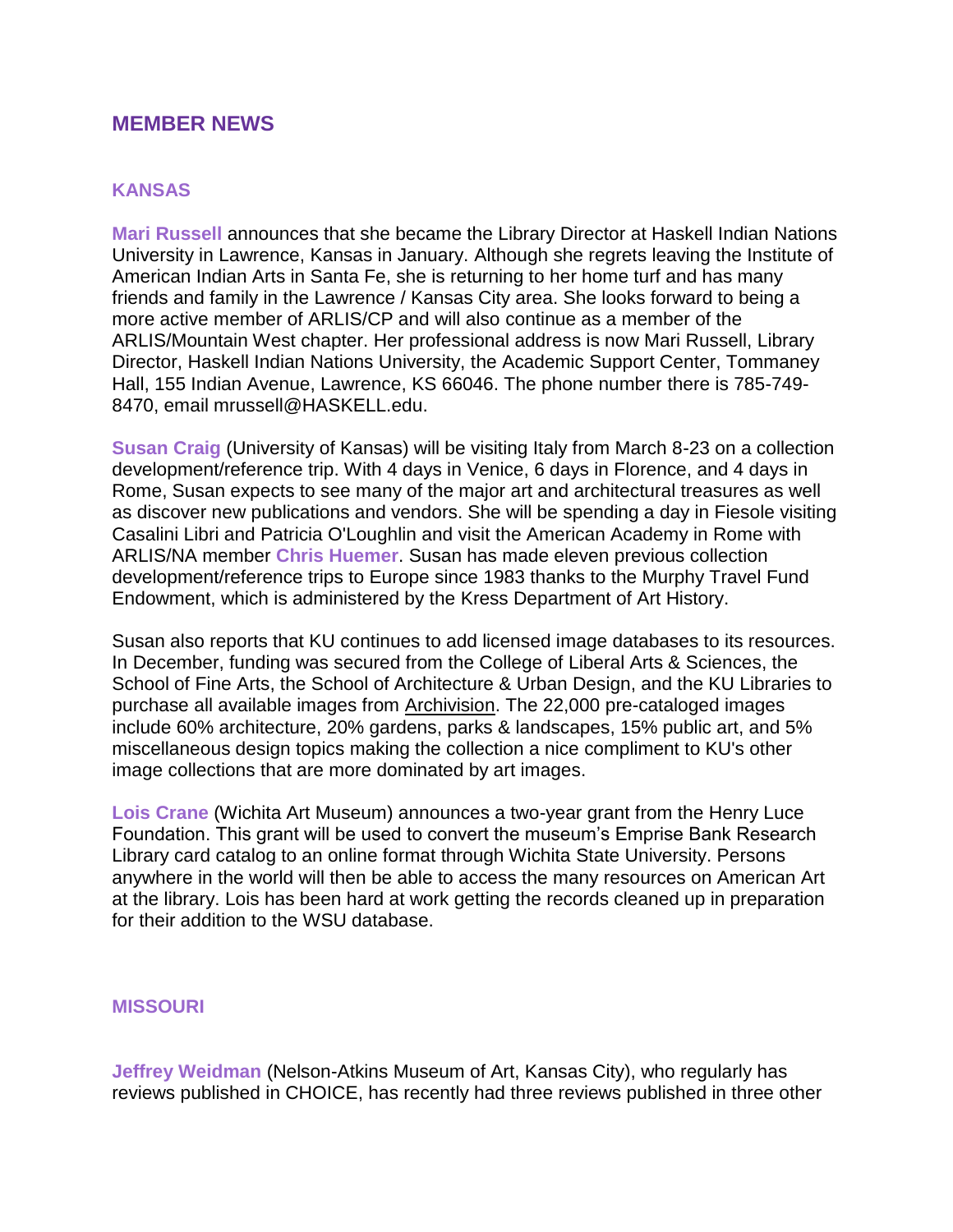venues. The first appeared as part of the premier online ARLIS/NA REVIEWS, in December 2006: *Museum Skepticism: A History of the Display of Art in Public Galleries,* by David Carrier (Duke University Press, 2006). The second was published in the [January] 2007 (vol. 32, no. 1) British Art Libraries Journal: *Dictionary of Pastellists before 1800*, by Neil Jeffares, pp. 45-46. The third, a review article and the longest of the three, appeared in the January 2007 (vol. 38, no. 2) University of Toronto Press Journal of Scholarly Publishing, pp. 85-107: "*Many Art Culled But Few Are Chosen: Janson's History of Art, Its Reception, Emulators, Legacy, and Current Demise."*

**Suzy Frechette** (St. Louis Public Library) has been made an honorary member of the St. Louis Chapter of the American Institute of Architects. The chapter appreciates her work with the [Steedman Architectural Library,](http://exhibits.slpl.org/steedman/index.asp) and her collection development efforts for the general library collection on behalf of practicing architects.

There are two new librarians at the Kranzberg Art and Architecture Library of Washington University in St. Louis. **Rina Vecchiola** is the new head librarian. Rina has a B.A in Art History and International Relations from the University of California, Davis, an M.A. from UC-Santa Barbara, and her M.L.I.S. is from UCLA. She has worked at UC-Irvine and the Santa Barbara Museum of Art. View Rina's webpage at: [http://www.library.wustl.edu/~rvecchio/cv.html.](http://www.library.wustl.edu/~rvecchio/cv.html)

**Kasia Leousis** is the new Reference/Subject Librarian for Art and Architecture at the Kranzberg Library. Kasia graduated this past December with a M.S.L.S. from the University of North Carolina at Chapel Hill; she received her MA in Art History in May 2006, also from UNC-Chapel Hill. She has a strong background in the study of the history of the book and was awarded a partial scholarship to attend the 46th Annual Rare Books and Manuscripts Section of the American Library Association Preconference, held in 2005 in St. Louis.

**Amelia Nelson** (Kansas City Art Institute) reports that **Albert R. Ekker** recently donated the textile design collection of Chrisali Fabrics to the KCAI, where it will be housed in the Jannes Library. The collection contains over 6,000 fabric design samples purchased by Chrisali Fabric between 1950 and 1980. The fabric designs were purchased from design houses in the United States, Europe and from Chrisali's in-house designers. The collection provides insight into the fashions, styles and the processes involved in designing textiles. The designs are in a range of media from acrylic to pen and ink and were executed on anything from rice paper or silk to layers of transparency film. KCAI staff is working on making this collection more physically accessible by distributing the contents of various portfolios filled with these samples into display drawers. The collection is an exciting addition to the library and one that is sure to provide research opportunities, as well as inspiration to artists and designers.

**Leslie Simpson** (Post Memorial Art Reference Library, Joplin) wants everyone to know "the rest of the story" of her request for help in 2005. A drunk driver crashed through a wall in the Post Art Library and destroyed an 18th century Chinese jar and a 17th